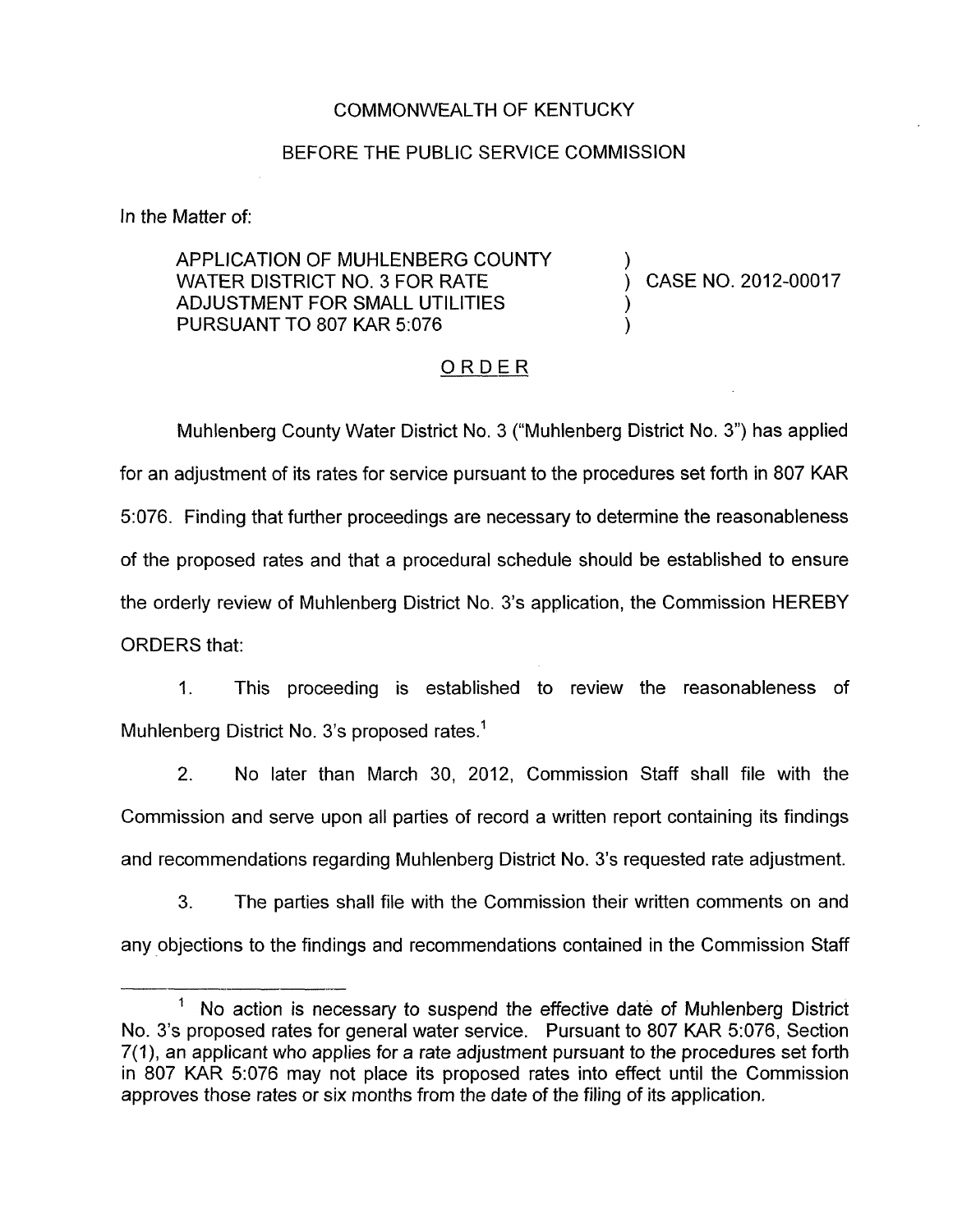Report no later than April 13, 2012, or 14 days after the date of the filing of the Commission Staff Report, whichever occurs earlier. Any party may file with such submission any additional evidence for the Commission's consideration.

**4.** A party's failure to file written objections to a finding or recommendation contained in the Commission Staff Report by April 13, 2012, or 14 days after the date of the filing of the Commission Staff Report, whichever occurs earlier, shall be deemed as agreement with that finding or recommendation.

5. No later than April 13, 2012, or 14 days after the date of the filing of the Commission Staff Report, whichever occurs earlier, each party shall notify the Commission in writing whether this matter may be submitted for decision based upon the existing record without hearing.

6. Unless all parties request that this matter be submitted for decision upon the existing record, an informal conference shall be held in this matter on April 27, 2012 at 1.30 pm., Eastern Daylight Time, at the Commission's offices at 211 Sower Boulevard, Frankfort, Kentucky.

7. Unless all parties request that this matter be submitted for decision upon the existing record, a formal hearing in this matter shall be held in the Commission's offices at 211 Sower Boulevard, Frankfort, Kentucky at a date and time to be announced in a subsequent Order

8. Each party shall file with the Commission, no later than May 7, 2012, a list of the persons it intends to call as witnesses at the scheduled hearing and a summary of each witness's testimony.

-2- Case No. 2012-00017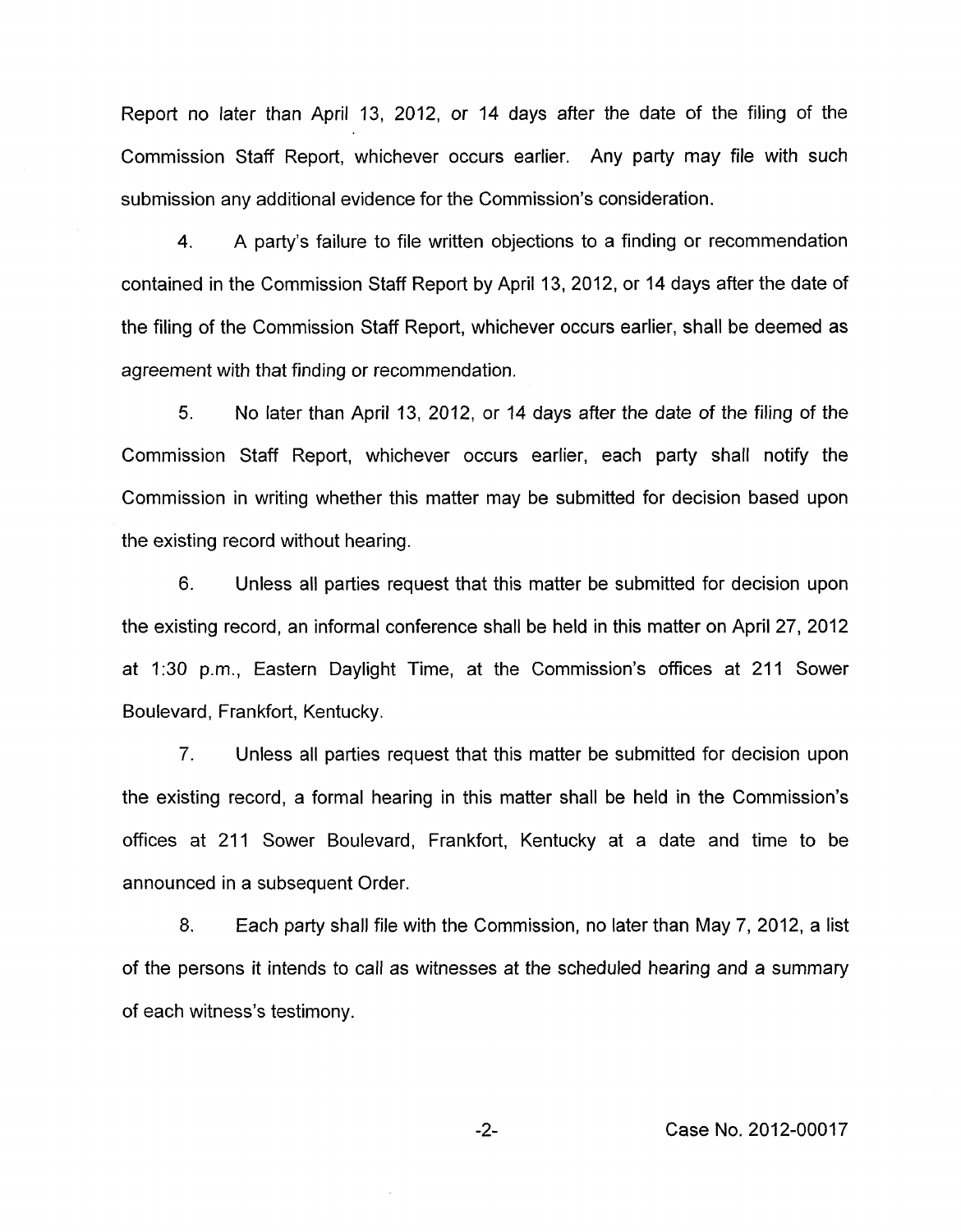9. Muhlenberg District No. 3 shall publish notice of the scheduled hearing in accordance with 807 KAR 5:076, Section 11, no more than 21 days and no less than seven days before the day of the scheduled hearing.

IO. Pursuant to KRS 278,360, the record on the formal hearing in this matter shall be by videotape.

11. Commission Staff shall make a written exhibit list and shall file this list with the Commission with all exhibits and a copy of the video transcript of the hearing

By the Commission



**ATT**  $\chi$ e Øvedfor

Case No. 2012-00017